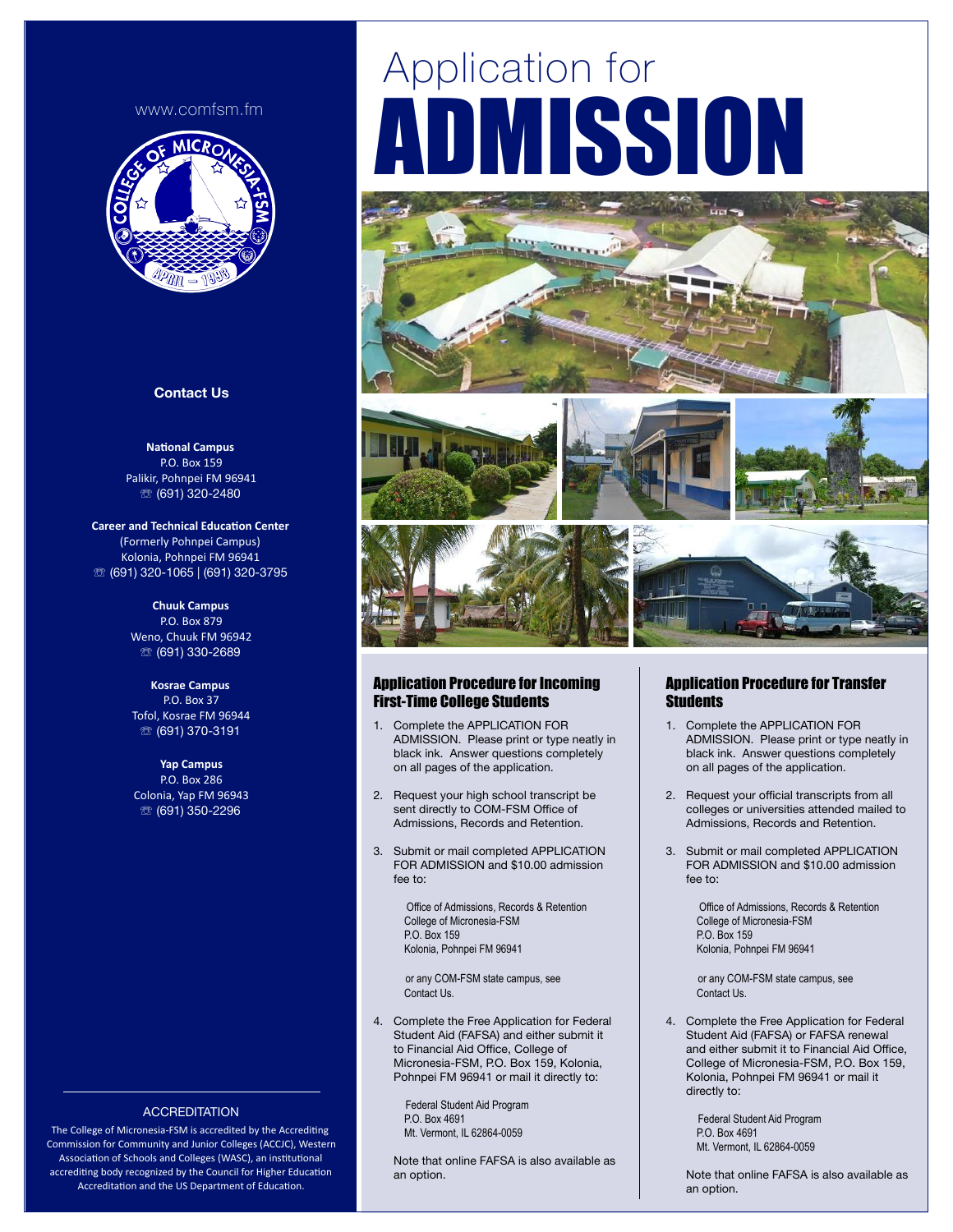| <b>SECTION A.</b> Enrollment or Application Information                                                                                                                                                                                                                                                                                                                                                                                                                                           |                                                                                                                                                              |  |  |  |  |  |  |
|---------------------------------------------------------------------------------------------------------------------------------------------------------------------------------------------------------------------------------------------------------------------------------------------------------------------------------------------------------------------------------------------------------------------------------------------------------------------------------------------------|--------------------------------------------------------------------------------------------------------------------------------------------------------------|--|--|--|--|--|--|
| 1. This is an application for admission to                                                                                                                                                                                                                                                                                                                                                                                                                                                        |                                                                                                                                                              |  |  |  |  |  |  |
| □ National Campus<br>$\Box$ Chuuk Campus<br><b>Kosrae Campus</b><br>$\Box$ Yap Campus                                                                                                                                                                                                                                                                                                                                                                                                             | Career and Technical Education Center, formerly Pohnpei Campus                                                                                               |  |  |  |  |  |  |
| Check the term only<br><b>Spring Semester</b><br><b>Summer Session</b><br><b>Fall Semester</b>                                                                                                                                                                                                                                                                                                                                                                                                    | <b>Academic Year</b>                                                                                                                                         |  |  |  |  |  |  |
| 2. Your admission classification<br><b>FTC New Student</b><br><b>Transfer Student</b><br><b>Dual Enrollment Student</b><br>A student who is enrolling in college for<br>A student who is or has previously enrolled at<br>High school senior who has been admitted into the college's Dual<br>the first time since graduating from high<br>another college or university for one or more<br>Enrollment Program for High School Students.<br>courses since graduating from high school.<br>school. |                                                                                                                                                              |  |  |  |  |  |  |
| <b>Unclassified New Student</b><br>(a0 an individual taking credit courses prior to applying for admission to the college; (b) student from another college or university taking credit courses at COM-FSM<br>for transfer back to his or her own institution; or (c) an individual taking courses for personal or professional reasons.                                                                                                                                                          |                                                                                                                                                              |  |  |  |  |  |  |
| 3. Admission placement, for FTC (or first-time-in college) new students only. Please refer to your COM-FSM notice of admission.                                                                                                                                                                                                                                                                                                                                                                   |                                                                                                                                                              |  |  |  |  |  |  |
| Achieving College Excellence, Level 1<br>Degree                                                                                                                                                                                                                                                                                                                                                                                                                                                   | Achieving College Excellence, Level 2<br>  Certificate                                                                                                       |  |  |  |  |  |  |
| 4. Legal name, please type or print                                                                                                                                                                                                                                                                                                                                                                                                                                                               |                                                                                                                                                              |  |  |  |  |  |  |
| Last or family<br><b>First or given</b><br>name<br>name                                                                                                                                                                                                                                                                                                                                                                                                                                           | Middle<br><b>Name</b>                                                                                                                                        |  |  |  |  |  |  |
| 5. Other names (s) that may appear on your academic records                                                                                                                                                                                                                                                                                                                                                                                                                                       |                                                                                                                                                              |  |  |  |  |  |  |
| Last or family<br>First or given<br>name<br>name                                                                                                                                                                                                                                                                                                                                                                                                                                                  | Middle<br><b>Name</b>                                                                                                                                        |  |  |  |  |  |  |
| 6. Mailing address<br>P.O. Box No., street,                                                                                                                                                                                                                                                                                                                                                                                                                                                       | ZIP                                                                                                                                                          |  |  |  |  |  |  |
| city or town, state                                                                                                                                                                                                                                                                                                                                                                                                                                                                               | Code                                                                                                                                                         |  |  |  |  |  |  |
| If not FSM,<br><b>International</b><br><b>Postal Code</b><br>country                                                                                                                                                                                                                                                                                                                                                                                                                              |                                                                                                                                                              |  |  |  |  |  |  |
| 7. Primary contact phone                                                                                                                                                                                                                                                                                                                                                                                                                                                                          | 8. Mobile phone                                                                                                                                              |  |  |  |  |  |  |
| 9. Primary Emal address<br>10. Alternate Email address                                                                                                                                                                                                                                                                                                                                                                                                                                            |                                                                                                                                                              |  |  |  |  |  |  |
|                                                                                                                                                                                                                                                                                                                                                                                                                                                                                                   | <b>SECTION B.</b> Personal or Applicant Information                                                                                                          |  |  |  |  |  |  |
|                                                                                                                                                                                                                                                                                                                                                                                                                                                                                                   |                                                                                                                                                              |  |  |  |  |  |  |
| 11. Birthdate, month, day, year                                                                                                                                                                                                                                                                                                                                                                                                                                                                   | Single<br><b>Married</b><br>Male<br><b>12. Sex</b><br>13. Civil status,<br>Separated<br>Female<br><b>Divorced</b>                                            |  |  |  |  |  |  |
| <b>14. FSM Social Security Number</b>                                                                                                                                                                                                                                                                                                                                                                                                                                                             | check one<br>Widowed                                                                                                                                         |  |  |  |  |  |  |
| 15. US Social Security Number, if any                                                                                                                                                                                                                                                                                                                                                                                                                                                             | $\Box$ FSM<br>If non-FSM,<br>16. Citizenship<br>state citizenship<br>Non-FSM                                                                                 |  |  |  |  |  |  |
| 17. If married, name of spouse                                                                                                                                                                                                                                                                                                                                                                                                                                                                    | 18. Occupation                                                                                                                                               |  |  |  |  |  |  |
| 19. Father's name                                                                                                                                                                                                                                                                                                                                                                                                                                                                                 | 20. Occupation                                                                                                                                               |  |  |  |  |  |  |
| 21. Mother's name                                                                                                                                                                                                                                                                                                                                                                                                                                                                                 | 22. Occupation                                                                                                                                               |  |  |  |  |  |  |
| 23. Name of person to contact in case of emergency                                                                                                                                                                                                                                                                                                                                                                                                                                                |                                                                                                                                                              |  |  |  |  |  |  |
| Relationship<br><b>Contact phone</b>                                                                                                                                                                                                                                                                                                                                                                                                                                                              |                                                                                                                                                              |  |  |  |  |  |  |
|                                                                                                                                                                                                                                                                                                                                                                                                                                                                                                   |                                                                                                                                                              |  |  |  |  |  |  |
| <b>SECTION C.</b> Demographic Information                                                                                                                                                                                                                                                                                                                                                                                                                                                         | <b>Nondiscriminatory Policy</b>                                                                                                                              |  |  |  |  |  |  |
| 24. Ethnicity,<br>$\Box$ Asian<br>check one<br>    White                                                                                                                                                                                                                                                                                                                                                                                                                                          | College of Micronesia-FSM complies with Title VI of the U.S. Civil Rights Act<br>of 1964, Title IX of the Education Amendments of 1972, and the              |  |  |  |  |  |  |
| Native Indian or Alaska Native                                                                                                                                                                                                                                                                                                                                                                                                                                                                    | Rehabilitation Act of 1973.                                                                                                                                  |  |  |  |  |  |  |
| Hispanic or Latino<br>Native Hawai'ian or other Pacific Islanders                                                                                                                                                                                                                                                                                                                                                                                                                                 | The College does not discriminate in matters of employment or admission to<br>educational programs and activities because of race, color, place of origin or |  |  |  |  |  |  |
| 25. State of<br>Pohnpei<br>$\mathbf{L}$                                                                                                                                                                                                                                                                                                                                                                                                                                                           | ancestry, marital status, sex, religious or political preference, age, or physical<br>handicap per Public Law No. 779.                                       |  |  |  |  |  |  |
| Origin, check<br>Chuuk<br>$\Box$<br>$\Box$ Kosrae<br>one                                                                                                                                                                                                                                                                                                                                                                                                                                          |                                                                                                                                                              |  |  |  |  |  |  |
| Yap                                                                                                                                                                                                                                                                                                                                                                                                                                                                                               |                                                                                                                                                              |  |  |  |  |  |  |
| Others, please specify                                                                                                                                                                                                                                                                                                                                                                                                                                                                            |                                                                                                                                                              |  |  |  |  |  |  |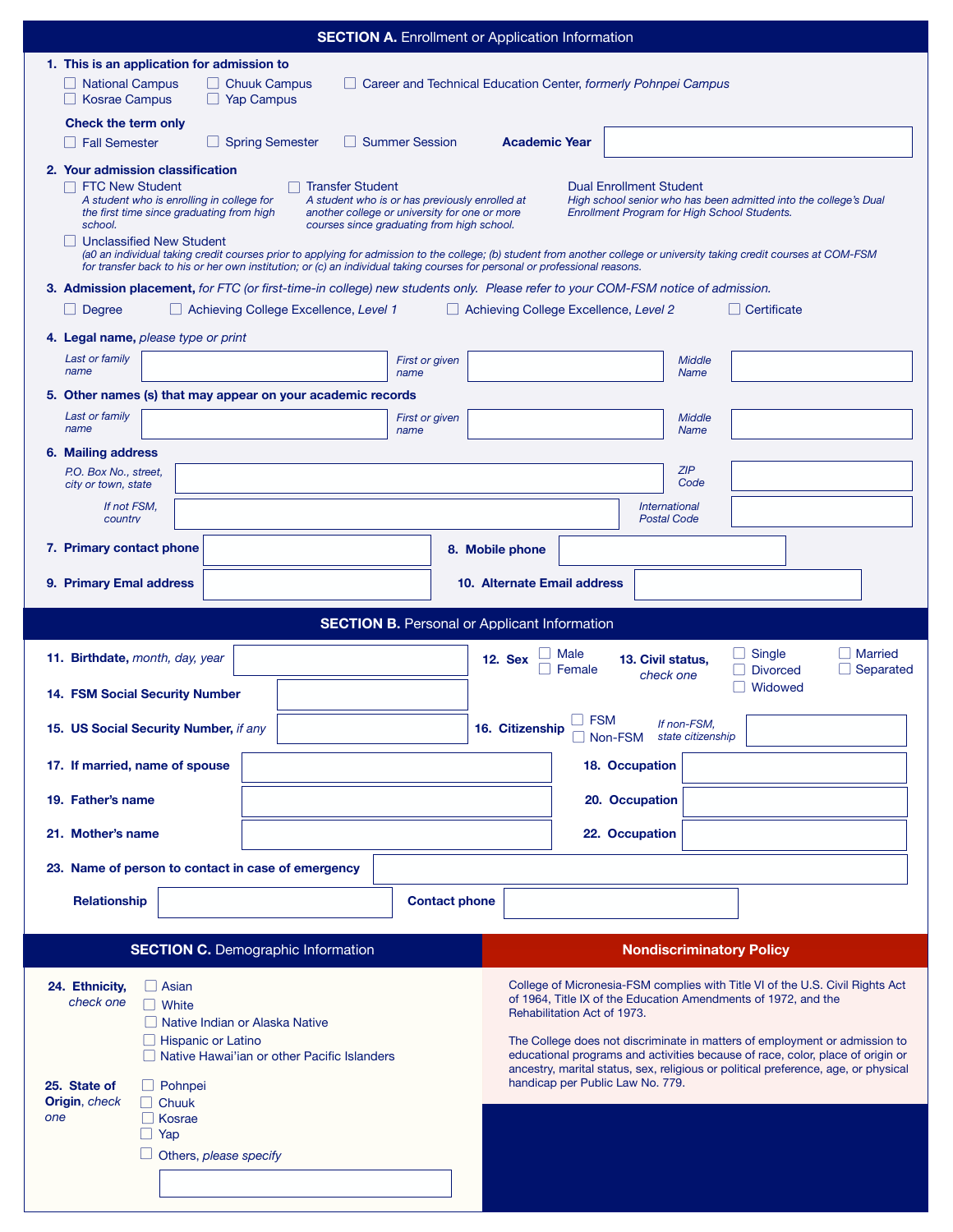| <b>SECTION D.</b> Family, Education, Income, and Size Information                                                                                                                                                                                                                                                                                                                                                                                                                                                                                                                                                                                                                                               |                                                                                                                                                                                                                                                                                                                                                                                                                                                                                                                                                                                                                                                                                                                                                                                                                                                                                                                                                                                                                                                                                                                                         |                                                         |                                                                                      |                    |                                 |                        |                       |
|-----------------------------------------------------------------------------------------------------------------------------------------------------------------------------------------------------------------------------------------------------------------------------------------------------------------------------------------------------------------------------------------------------------------------------------------------------------------------------------------------------------------------------------------------------------------------------------------------------------------------------------------------------------------------------------------------------------------|-----------------------------------------------------------------------------------------------------------------------------------------------------------------------------------------------------------------------------------------------------------------------------------------------------------------------------------------------------------------------------------------------------------------------------------------------------------------------------------------------------------------------------------------------------------------------------------------------------------------------------------------------------------------------------------------------------------------------------------------------------------------------------------------------------------------------------------------------------------------------------------------------------------------------------------------------------------------------------------------------------------------------------------------------------------------------------------------------------------------------------------------|---------------------------------------------------------|--------------------------------------------------------------------------------------|--------------------|---------------------------------|------------------------|-----------------------|
| 26. Total annual family income and family size, optional<br>Under US Federal regulations, you are considered a dependent student if you are under 24 years of age unless you are: (a) a graduate student; (b) married or<br>have dependents other than a spouse; (c) a foster youth; (d) orphan; (e) a ward of court; (f) or a veteran or active duty member of the US armed forces.<br>If dependent, estimate parents' prior year total annual income and enter in box below, and indicate family size including your parents, yourself, and other<br>dependents. If independent, estimate the total annual income for you (and your spouse, if married) and enter in box below, and indicate your family size |                                                                                                                                                                                                                                                                                                                                                                                                                                                                                                                                                                                                                                                                                                                                                                                                                                                                                                                                                                                                                                                                                                                                         |                                                         |                                                                                      |                    |                                 |                        |                       |
| including yourself, spouse and other dependents.<br>Dependent student only                                                                                                                                                                                                                                                                                                                                                                                                                                                                                                                                                                                                                                      |                                                                                                                                                                                                                                                                                                                                                                                                                                                                                                                                                                                                                                                                                                                                                                                                                                                                                                                                                                                                                                                                                                                                         |                                                         |                                                                                      |                    |                                 |                        |                       |
| Estimated total annual family income                                                                                                                                                                                                                                                                                                                                                                                                                                                                                                                                                                                                                                                                            | \$                                                                                                                                                                                                                                                                                                                                                                                                                                                                                                                                                                                                                                                                                                                                                                                                                                                                                                                                                                                                                                                                                                                                      |                                                         |                                                                                      | <b>Family size</b> |                                 |                        |                       |
| Independent student only<br>Estimated total annual family income                                                                                                                                                                                                                                                                                                                                                                                                                                                                                                                                                                                                                                                | \$<br><b>Family size</b>                                                                                                                                                                                                                                                                                                                                                                                                                                                                                                                                                                                                                                                                                                                                                                                                                                                                                                                                                                                                                                                                                                                |                                                         |                                                                                      |                    |                                 |                        |                       |
| <b>Mother</b><br>27. What are your parents' highest level of formal education, enter in the box the numerical code below Father                                                                                                                                                                                                                                                                                                                                                                                                                                                                                                                                                                                 |                                                                                                                                                                                                                                                                                                                                                                                                                                                                                                                                                                                                                                                                                                                                                                                                                                                                                                                                                                                                                                                                                                                                         |                                                         |                                                                                      |                    |                                 |                        |                       |
| [1] No formal education<br>[4] Some high school<br>[7] Two-year college graduate, e.g., Associate degree<br>[10] Postgraduate degree, e.g., Doctorate<br>[5] High school graduate<br>[8] Four-year college graduate, e.g., BS, BS<br>[2] Some elementary<br>[3] Elementary graduate<br>[6] Some college<br>[9] Graduate degree, e.g., Master's degree                                                                                                                                                                                                                                                                                                                                                           |                                                                                                                                                                                                                                                                                                                                                                                                                                                                                                                                                                                                                                                                                                                                                                                                                                                                                                                                                                                                                                                                                                                                         |                                                         |                                                                                      |                    |                                 |                        |                       |
| <b>SECTION E.</b> Program Objective                                                                                                                                                                                                                                                                                                                                                                                                                                                                                                                                                                                                                                                                             |                                                                                                                                                                                                                                                                                                                                                                                                                                                                                                                                                                                                                                                                                                                                                                                                                                                                                                                                                                                                                                                                                                                                         |                                                         |                                                                                      |                    |                                 |                        |                       |
| 29. What is your program objective? Enter program numerical code in box                                                                                                                                                                                                                                                                                                                                                                                                                                                                                                                                                                                                                                         |                                                                                                                                                                                                                                                                                                                                                                                                                                                                                                                                                                                                                                                                                                                                                                                                                                                                                                                                                                                                                                                                                                                                         |                                                         |                                                                                      |                    |                                 |                        |                       |
| <b>[0] None</b><br>[1] Certificate of Achievement                                                                                                                                                                                                                                                                                                                                                                                                                                                                                                                                                                                                                                                               | [2] Associate of Science<br>[3] Associate of Arts                                                                                                                                                                                                                                                                                                                                                                                                                                                                                                                                                                                                                                                                                                                                                                                                                                                                                                                                                                                                                                                                                       |                                                         | [4] Associate of Applied Science<br><b>[5] Third-Year Certificate of Achievement</b> |                    |                                 | [6] Bachelor           |                       |
| 30. Name of intended major                                                                                                                                                                                                                                                                                                                                                                                                                                                                                                                                                                                                                                                                                      |                                                                                                                                                                                                                                                                                                                                                                                                                                                                                                                                                                                                                                                                                                                                                                                                                                                                                                                                                                                                                                                                                                                                         |                                                         |                                                                                      |                    | <b>Major Code</b>               |                        |                       |
| 31. Alternate Major, optional                                                                                                                                                                                                                                                                                                                                                                                                                                                                                                                                                                                                                                                                                   |                                                                                                                                                                                                                                                                                                                                                                                                                                                                                                                                                                                                                                                                                                                                                                                                                                                                                                                                                                                                                                                                                                                                         |                                                         |                                                                                      |                    | <b>Major Code</b>               |                        |                       |
|                                                                                                                                                                                                                                                                                                                                                                                                                                                                                                                                                                                                                                                                                                                 |                                                                                                                                                                                                                                                                                                                                                                                                                                                                                                                                                                                                                                                                                                                                                                                                                                                                                                                                                                                                                                                                                                                                         | <b>MAJOR CODES</b>                                      |                                                                                      |                    |                                 |                        |                       |
| <b>CODES</b><br><b>Bachelor of Science [6]</b><br><b>BSELED</b><br><b>Elementary Education</b>                                                                                                                                                                                                                                                                                                                                                                                                                                                                                                                                                                                                                  | <b>CODES</b><br><b>Associate of Arts [3]</b><br><b>CODES</b><br><b>Certificate of Achievement [1]</b><br><b>Liberal Arts</b><br><b>AFT</b><br>Agriculture and Food Technology<br>LA                                                                                                                                                                                                                                                                                                                                                                                                                                                                                                                                                                                                                                                                                                                                                                                                                                                                                                                                                     |                                                         |                                                                                      |                    |                                 |                        |                       |
| <b>CODES</b><br><b>Third-Year Certificate [5]</b><br>AC<br>Accounting<br><b>GBU</b><br><b>General Business</b><br><b>TPE</b><br><b>Teacher Preparation-Elementary</b><br>PH<br><b>Public Health</b><br><b>CODES</b><br><b>Associate of Applied Science [4]</b><br><b>Telecommunication Technology</b><br>TC<br>ЕT<br><b>Electronics Technology</b><br><b>BT</b><br><b>Building Technology</b>                                                                                                                                                                                                                                                                                                                   | <b>HCOP</b><br><b>Health Career Opportunity</b><br>BK<br><b>Bookkeeping</b><br>Program<br><b>BMR</b><br><b>Building Maintenance and Repair</b><br><b>MICST</b><br><b>Micronesian Studies</b><br><b>CA</b><br>Carpentry<br>Pre-Teacher Preparation<br><b>CE</b><br><b>Construction Electricity</b><br>TP<br><b>CHS</b><br><b>Community Health Science-Health</b><br><b>Training Assistant Program</b><br><b>CODES</b><br><b>Associate of Science [2]</b><br><b>CMFM</b><br><b>Cabinet Making/Furniture Making</b><br><b>Agriculture and Natural Resource</b><br><b>ANRM</b><br><b>EET</b><br><b>Electronics Engineering Technology</b><br>Management<br><b>MVM</b><br><b>Motor Vehicle Mechanics</b><br><b>BU</b><br><b>Business Administration</b><br><b>Nursing Assistant</b><br><b>NUA</b><br><b>CIS</b><br><b>Computer Information Systems</b><br><b>RAC</b><br>Refrigeration and Airconditioning<br><b>Hospitality and Tourism Management</b><br><b>HTM</b><br>SS<br><b>Secretarial Science</b><br><b>Marine Science</b><br><b>MRSCI</b><br><b>TC</b><br><b>Trial Counselors</b><br><b>Nursing-Registered Nurse</b><br><b>NU-RN</b> |                                                         |                                                                                      |                    |                                 |                        |                       |
|                                                                                                                                                                                                                                                                                                                                                                                                                                                                                                                                                                                                                                                                                                                 | <b>NU-PN</b><br>PН                                                                                                                                                                                                                                                                                                                                                                                                                                                                                                                                                                                                                                                                                                                                                                                                                                                                                                                                                                                                                                                                                                                      | <b>Nursing-Practicing Nurse</b><br><b>Public Health</b> |                                                                                      |                    |                                 |                        |                       |
|                                                                                                                                                                                                                                                                                                                                                                                                                                                                                                                                                                                                                                                                                                                 | <b>SECTION F. High School and College or University Attendance</b>                                                                                                                                                                                                                                                                                                                                                                                                                                                                                                                                                                                                                                                                                                                                                                                                                                                                                                                                                                                                                                                                      |                                                         |                                                                                      |                    |                                 |                        |                       |
| 32. High school attended                                                                                                                                                                                                                                                                                                                                                                                                                                                                                                                                                                                                                                                                                        |                                                                                                                                                                                                                                                                                                                                                                                                                                                                                                                                                                                                                                                                                                                                                                                                                                                                                                                                                                                                                                                                                                                                         |                                                         |                                                                                      | 33. Address        |                                 |                        |                       |
| 34. Graduation date                                                                                                                                                                                                                                                                                                                                                                                                                                                                                                                                                                                                                                                                                             |                                                                                                                                                                                                                                                                                                                                                                                                                                                                                                                                                                                                                                                                                                                                                                                                                                                                                                                                                                                                                                                                                                                                         |                                                         | 35. Cumulative Grade Point Average                                                   |                    |                                 |                        |                       |
|                                                                                                                                                                                                                                                                                                                                                                                                                                                                                                                                                                                                                                                                                                                 |                                                                                                                                                                                                                                                                                                                                                                                                                                                                                                                                                                                                                                                                                                                                                                                                                                                                                                                                                                                                                                                                                                                                         | As measured on 4.0 scale                                |                                                                                      |                    |                                 | Language Arts,         |                       |
| 36. If applicable, General Educational<br><b>Development (GED) scores</b>                                                                                                                                                                                                                                                                                                                                                                                                                                                                                                                                                                                                                                       | <b>Social Studies</b>                                                                                                                                                                                                                                                                                                                                                                                                                                                                                                                                                                                                                                                                                                                                                                                                                                                                                                                                                                                                                                                                                                                   |                                                         | Language Arts,<br>Reading<br><b>Mathematics</b>                                      |                    |                                 | Writing                |                       |
| Science<br>37. If applicable, print names and locations of all colleges and universities attended, even if no course work was completed. Begin with last<br>institution attended. Attached a separate sheet if you need more space. In credits (or units) completed, exclude work in progress or planned.                                                                                                                                                                                                                                                                                                                                                                                                       |                                                                                                                                                                                                                                                                                                                                                                                                                                                                                                                                                                                                                                                                                                                                                                                                                                                                                                                                                                                                                                                                                                                                         |                                                         |                                                                                      |                    |                                 |                        |                       |
|                                                                                                                                                                                                                                                                                                                                                                                                                                                                                                                                                                                                                                                                                                                 | <b>Enrolled</b>                                                                                                                                                                                                                                                                                                                                                                                                                                                                                                                                                                                                                                                                                                                                                                                                                                                                                                                                                                                                                                                                                                                         |                                                         | Number of credits (or units)                                                         |                    |                                 |                        |                       |
| <b>College/University Name</b>                                                                                                                                                                                                                                                                                                                                                                                                                                                                                                                                                                                                                                                                                  | <b>Month/Year</b>                                                                                                                                                                                                                                                                                                                                                                                                                                                                                                                                                                                                                                                                                                                                                                                                                                                                                                                                                                                                                                                                                                                       | <b>Month/Year</b>                                       | <b>Attempted</b>                                                                     | <b>Earned</b>      | <b>Cumulative</b><br><b>GPA</b> | <b>Degree received</b> | <b>Degree</b><br>date |
|                                                                                                                                                                                                                                                                                                                                                                                                                                                                                                                                                                                                                                                                                                                 |                                                                                                                                                                                                                                                                                                                                                                                                                                                                                                                                                                                                                                                                                                                                                                                                                                                                                                                                                                                                                                                                                                                                         |                                                         |                                                                                      |                    |                                 |                        |                       |
|                                                                                                                                                                                                                                                                                                                                                                                                                                                                                                                                                                                                                                                                                                                 |                                                                                                                                                                                                                                                                                                                                                                                                                                                                                                                                                                                                                                                                                                                                                                                                                                                                                                                                                                                                                                                                                                                                         |                                                         |                                                                                      |                    |                                 |                        |                       |
|                                                                                                                                                                                                                                                                                                                                                                                                                                                                                                                                                                                                                                                                                                                 |                                                                                                                                                                                                                                                                                                                                                                                                                                                                                                                                                                                                                                                                                                                                                                                                                                                                                                                                                                                                                                                                                                                                         |                                                         |                                                                                      |                    |                                 |                        |                       |
|                                                                                                                                                                                                                                                                                                                                                                                                                                                                                                                                                                                                                                                                                                                 |                                                                                                                                                                                                                                                                                                                                                                                                                                                                                                                                                                                                                                                                                                                                                                                                                                                                                                                                                                                                                                                                                                                                         |                                                         |                                                                                      |                    |                                 |                        |                       |
|                                                                                                                                                                                                                                                                                                                                                                                                                                                                                                                                                                                                                                                                                                                 |                                                                                                                                                                                                                                                                                                                                                                                                                                                                                                                                                                                                                                                                                                                                                                                                                                                                                                                                                                                                                                                                                                                                         |                                                         |                                                                                      |                    |                                 |                        |                       |
|                                                                                                                                                                                                                                                                                                                                                                                                                                                                                                                                                                                                                                                                                                                 |                                                                                                                                                                                                                                                                                                                                                                                                                                                                                                                                                                                                                                                                                                                                                                                                                                                                                                                                                                                                                                                                                                                                         |                                                         |                                                                                      |                    |                                 |                        |                       |